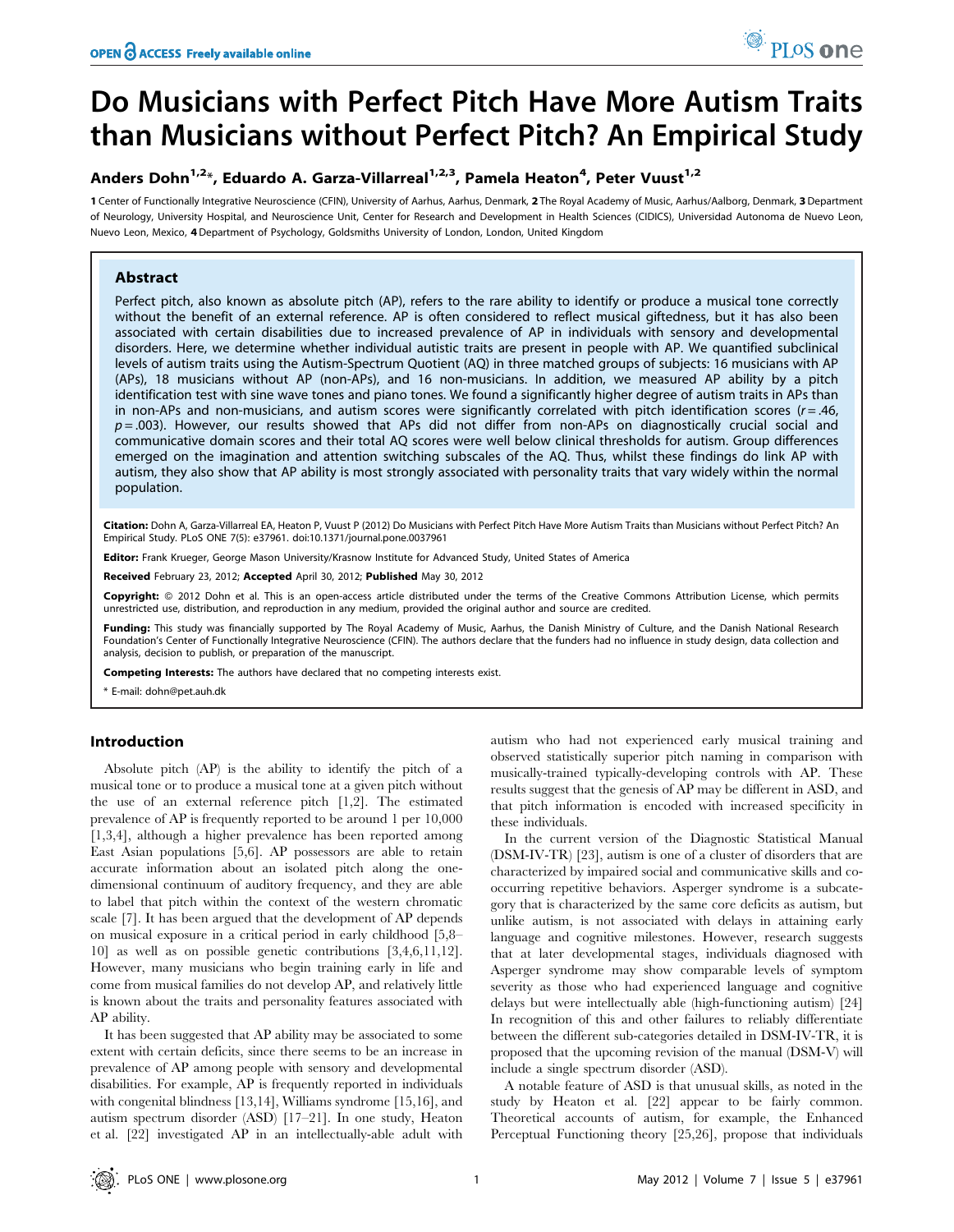with ASD show superior perceptual discrimination and, in addition, display an analytical cognitive style with increased pattern discrimination abilities. Interestingly, Chin's [27] twofactor model of AP describes a genetic predisposition toward an ''analytical cognitive style'', and this may account for increased levels of AP in autism.

Although ASD is considered to be a clearly defined neurodevelopmental disorder there is an increasing recognition that some of its defining characteristics can be observed at sub-clinical levels in the general population. Baron-Cohen et al. [28] have developed the Autism-spectrum Quotient (AQ) questionnaire to measure social skills, communication, imagination, attention to detail and attention switching in typical populations. The AQ questionnaire includes 50 items (i.e. personal statements) and participants are required to indicate whether or not the statements apply to them. For example, the statement "I enjoy social chit-chat" is included in the communication subscale question set, and ''I prefer to do things the same way over and over again" is included in the attention switching subscale. The score ranges from 0 to 50, with higher scores indicating a higher prevalence of autistic traits. Baron-Cohen suggests that individuals who score above 32 points should be considered to have clinically significant levels of autistic traits [28]. Three of the five different AQ subscales measure what has come to be known as the ''triad'' of impairments characterizing autism. Hence, these questions probe social and communication skills and a tendency to repetitive behavior. The remaining subscales probe for characteristics of autism that have been identified in experimental studies. These include difficulties in imagination, difficulties in attention-switching, and exceptional attention to detail. Difficulties in attention switching are associated with poor cognitive flexibility and are consistent with work showing impaired executive functions in ASD [29]. Exceptional attention has been associated with special skills and may be associated with an analytical cognitive style detailed in the models of autism outlined by Mottron [26] and Baron-Cohen [30]. Interestingly, given questions about the prevalence of AP in autism, an analytical cognitive style is an important component in the model of AP proposed by Chin [27].

Studies using the AQ with typical adults have shown that natural science students have higher AQ than students from the social sciences and humanities, and that mathematicians have higher AQ than non-mathematician scientists [28]. These findings are consistent with previous studies showing an association between science/maths skills and autistic conditions [31] using other methods. Other studies using the AQ have shown that high AQ scorers are faster to complete the Embedded Figures (EF) test compared with low AQ scorers, independent of global IQ scores [32]. The EF task requires individuals to locate a simple form that is embedded in a larger visual display. It provides a measure of the individual's field independence, defined as the ability to isolate details from their surrounding context. An early study by Shah and Frith [33] revealed superior EF task performance in children with autism, and these more recent findings, showing similarly superior performance in typical individuals with high AQ suggest similarities in cognitive style across these two groups. However, there is some evidence that abnormalities in perceptual processing are characteristics of individuals with high AQ scores. In a study by Gomot et al. [34] it has been observed that individuals with high AQ scores demonstrate superior auditory novelty detection, revealed by shorter reaction time, in a task requiring response to target stimuli in an oddball paradigm. They also displayed activation of an unusually widespread network of brain regions that are also observed in individuals with a formal diagnosis of autism [34].

Recently, a preliminary interview-based study carried out by Brown et al. [35] examined individual differences associated with the presence of AP in groups of classical trained musicians. The subjects were classified as being definitely socially eccentric, somewhat eccentric, or not eccentric on the basis of interviewer's notes regarding subjects' communication style and nonverbal behavior. The results showed that individuals classified as ''socially eccentric'' were more likely to be AP possessors. Whilst these findings are intriguing, it must be noted that the data were largely qualitative in terms of being interview-based and the groups were not matched for age, age of onset of musical training, or musical preference.

In the present study, we aimed to determine whether or not musicians with AP show increased levels of autism traits compared to matched groups of musicians without AP and non-musicians. Accordingly, we measured the autism traits of the participants quantitatively by administering the AQ and the level of AP ability using a pitch identification test, on the hypothesis of a correlation between the two. Finding higher scores on the AQ subscales measuring social and communication deficits in our AP group would be consistent with the results of Brown et al. [35], whereas differences on the subscales measuring attention-switching and attention to detail would support the model by Chin [27] who claim that AP is associated with detailed processing style. Finally, we examined whether musical abilities vary with degrees of autism traits and whether the level of AP ability is reliably related to musical aptitude.

## Methods

#### Ethics Statement

This study was approved by the local ethics committee (De Videnskabsetiske Komiteer For Region Midtjylland, Denmark) and was performed in accordance with the Code of Ethics of the World Medical Association (Declaration of Helsinki). Written informed consent was obtained from each participant after detailed explanation of the experimental procedure and the object of the study.

## Participants

Fifty participants with a mean age of 27 years  $(SD = 6.5,$ range = 19–43) were recruited for the study. They consisted of the following: 16 musicians with self-reported AP (APs), 18 musicians without AP (non-APs), and 16 non-musicians. The three groups were matched with regard to gender (APs: 13 male, 3 female; non-APs: 13 male, 5 female; non-musicians: 13 male, 3 female,  $\chi^2 = .55$ ,  $\rho > .05$ ) and age (APs:  $M = 29.0$ ,  $SD = 7.3$ ; non-APs:  $M = 29.2$ ,  $SD = 7.0$ ; non-musicians:  $M = 23.6$ ,  $SD = 2.8$ ;  $H(3) = 5.7$ ,  $p$  $>$ .05). The two groups of musicians were also matched with regard to age of onset of musical training (APs:  $M = 5.5$ ,  $SD = 2.1$ ; non-APs:  $M = 5.6$ ,  $SD = 2.0$ ,  $t = -0.08$ ,  $p > .05$ ) as well as to their preferred style of music (APs: 5 classical musicians, 11 jazz/rock/ pop musicians; non-APs: 6 classical musicians, 12 jazz/rock/pop musicians,  $\chi^2 = .017$ ,  $\rho > .05$ ). All participants received compensation for being in the study.

## Pitch Identification Test

To confirm self-reported AP and to distinguish APs from non-APs, the two musician-groups were asked to complete an online pitch identification test (PIT) available from Athos et al. [36] and developed by Baharloo et al. [37]. The non-musicians were not asked to take this test since it requires familiarity to musical note names. The PIT consisted of 80 trials: 40 randomly-selected pure tones (i.e. computer-generated sine waves without overtones) and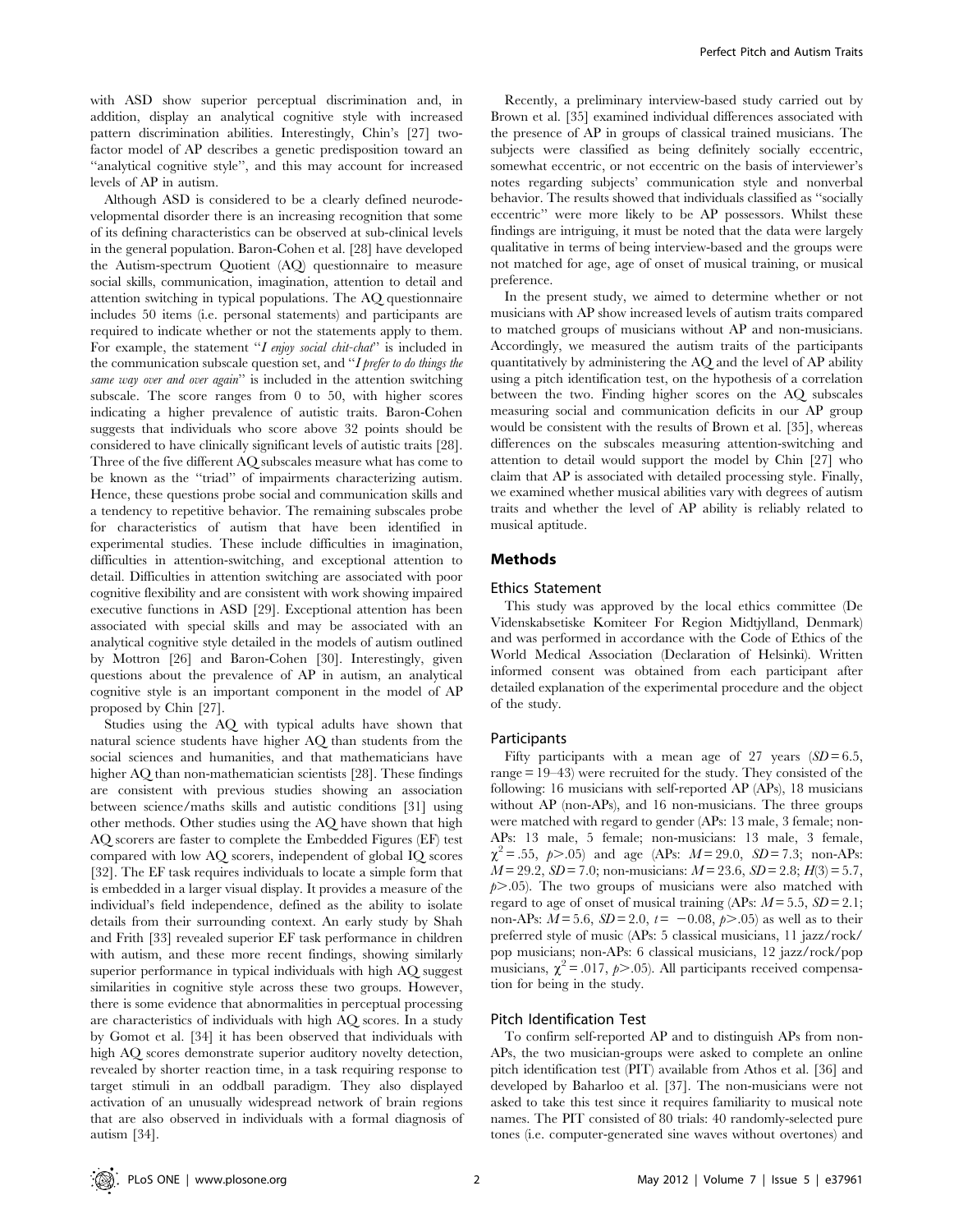40 randomly-selected digitized piano tones. The participants were asked to listen to the presented tones and to identify them by responding via an onscreen piano keyboard. A short practice test was given first to acquaint participants with the keyboard response on the computer screen and to adjust the volume of the computer.

The tones had duration of 1 second with a 2-second interlude between tone onsets. They were delivered in series of 10 tones, giving the participant an opportunity to pause between sets. Four of the pure tones and four of the piano tones were excluded from the scoring due to their position at the outermost range of the keyboard, resulting in 72 counting trials. Participants were given 1 point for each correct answer (maximum score for the pure tone test and the piano tone test together is 72) and 3/4 point for each error of a semitone. We averaged the participant's scores in mean pure tones and mean piano tones, and those who scored above a threshold of 36 were designated APs, whereas the rest of the participants were designated non-APs. The probability of testing AP by chance alone with this threshold of 36 in total (pure tones + piano tones) is  $1.21 \times 10^{-10}$  [36]. Note that the mean expected score by chance is 14.25 with 95% of expected values lying between scores of 8.5 and 20.75.

#### The Musical Ear Test

To examine the musical aptitude of the participants and to clearly distinguish musicians from non-musicians, all participants completed the musical ear test (MET), a newly developed test designed for measuring musical abilities objectively and quantitatively in both musicians and non-musicians [38]. The test consists of 104 trials in which participants listen to two musical phrases and subsequently judge whether or not they were identical by responding on an answer sheet. The first half of the test is a melodic subtest consisting of 52 pairs of melodic phrases, played with sampled piano sounds, and the other half is a rhythm subtest consisting of 52 trials with rhythmical phrases, played with wood block sound. Before each subtest, participants are given two example trials with feedback. Half of the trials in each session (26) are ''same'' trials and half are ''different'' trials, with the order randomized in both sessions. The participant's score is the percentage of correct answers out of the 104 trials.

#### Autism-spectrum Quotient

All participants also completed the Autism-spectrum quotient (AQ), a self-administered questionnaire developed by Baron-Cohen et al. [28] that quantitatively measures the degree to which an adult with normal intelligence has autistic traits. Although the scoring scale is not a diagnostic measure, those with autism spectrum disorder have been shown to score at the high end of the scale [28,39], and it has been validated against clinical diagnoses [40]. The test consists of 50 items, made up of 10 questions assessing five subscales: ''social skills'', ''attention switch'', ''attention to detail'', ''communication'' and ''imagination''. Half the questions are formulated to elicit an 'agree' response and the other half a 'disagree' response.

The participants answered the questions on a computer by clicking their response on a multiple choice table with four response boxes entitled ''definitely agree'', ''slightly agree'', slightly disagree'', or ''definitely disagree''. We used the scoring procedure described by Baron-Cohen et al. [28] ranging from 0 to 50, with higher scores indicating greater inclination towards autistic traits. Hence, higher scores in the subscales indicate poorer social skill, poorer attention switching, stronger attention to detail, poorer communication skill, and poorer imagination.

#### Procedure

The APs were primarily identified through word of mouth and through advertisements at the Danish Royal Academy of Music and the Music Department at the local university. The non-APs and the non-musicians were found subsequently through advertisements and were selected randomly using matching criteria.

The participants were tested individually. First, the participant answered a short questionnaire regarding age, gender, musical background, and experience with AP. The non-APs and the nonmusicians were told that they did not have to answer the questions regarding AP experience. Then, the APs and non-APs completed the PIT on a computer with in-ear-stereo headphones. Next, each participant completed the MET with paper and pen, with the audio part played back from the computer. Next, they completed the AQ on the same computer.

The APs were tested for 90 minutes using EEG and MRI as part of other ongoing experiments before the behavioral tests. No participants reported problems with either the auditory stimuli or the answering procedure in the PIT, the MET, and AQ.

#### Statistical Analysis

Data from each group were assessed for normality with the Kolmogorov-Smirnov test and the Shapiro-Wilk test, which revealed violations of normality assumptions. Accordingly, we used non-parametric tests for subsequent statistical analyses.

We compared the AQ score between the three groups using the Kruskal-Wallis test. To investigate which autistic factors contribute most to the difference between groups, we studied the five factors of the AQ using Kruskal-Wallis test. This analysis was followed up by Mann-Whitney rank sum tests to investigate the differences between groups. Effect sizes were calculated as:  $r = \frac{Z}{\sqrt{N}}$  from the Mann-Whitney rank sum tests. Furthermore, we performed Spearman correlation to investigate the relation between the PIT score and the AQ score.

We used the Kruskal-Wallis test for comparison of age and for the total MET scores from all three groups, and Mann-Whitney rank sum test was used for comparison of PIT scores from the APs and non-APs. All analyses were corrected for multiple comparisons using the Bonferroni correction for  $p<.05$ .

#### Results

## Autism-spectrum Quotient

The mean AQ scores are shown in Table 1. We found a statistically significant difference between the three groups  $(H(3) = 11.32, p = .003)$ . To follow up this finding, Mann-Whitney tests revealed a significant difference between APs and non-AP's ( $U = 51.00$ ,  $p = .007$ ,  $r = -0.55$ ) and between APs and nonmusicians ( $U = 62.00$ ,  $p = .036$ ,  $r = -.43$ ). However, no significant difference was found between non-APs and non-musicians  $(U=128.50, p>0.05)$  (Fig. 1). These results show that absolute pitch possessors score significantly higher than individuals without absolute pitch in the autism-spectrum quotient.

Correlation. We found a positive correlation between the PIT score and the AQ score  $(r = .46, p = .003)$  (Fig. 2). This shows that high scores among musicians on the pitch identification test are associated with high scores on the autism-spectrum quotient. There was no correlation between the MET and the AQ scores, suggesting that musical abilities may not vary with the level of autism traits.

#### Autism-spectrum Quotient Factors

The descriptive data and statistical results are presented in Table 2 and Figure 3. We found a statistically significant difference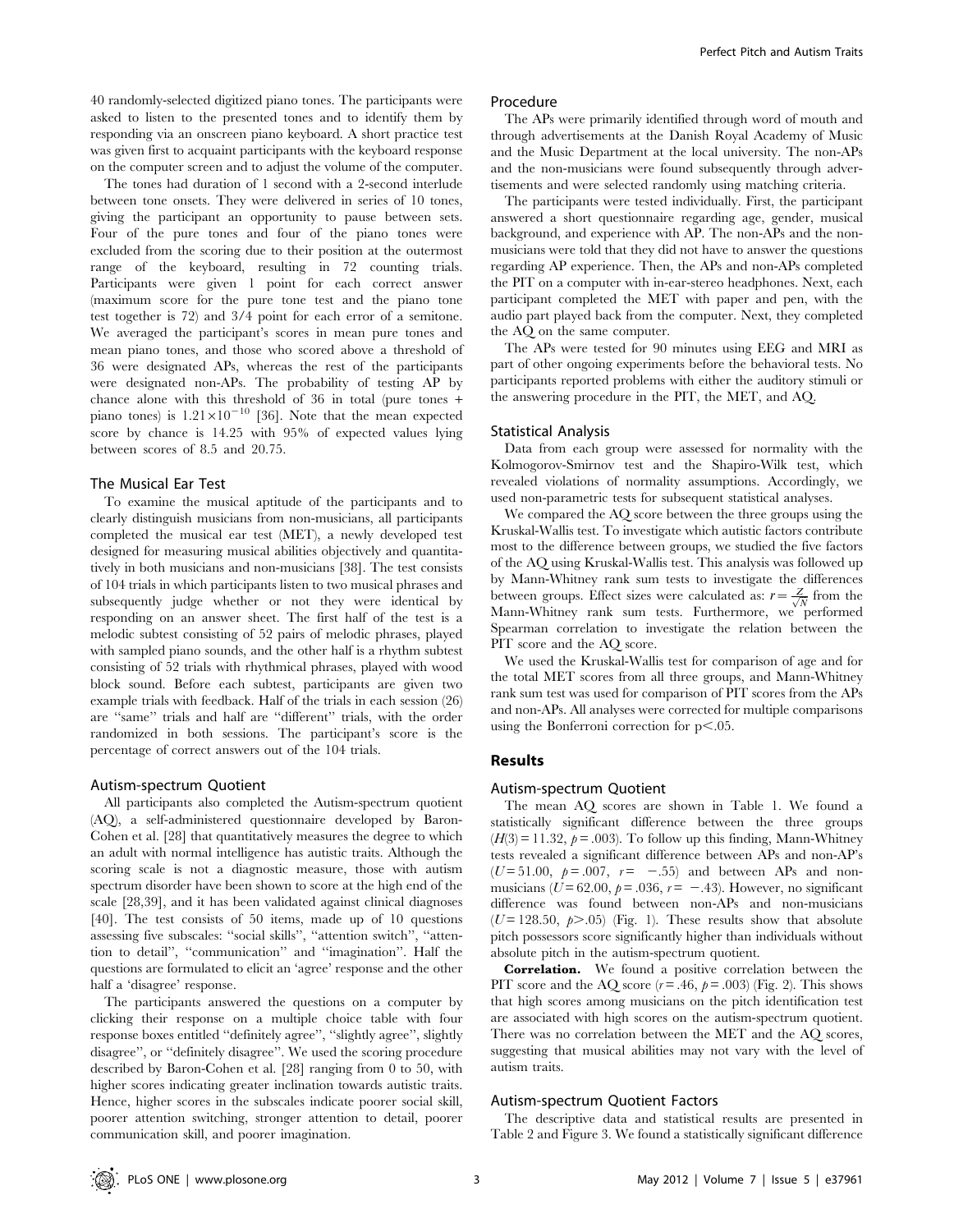

Figure 1. AQ score. Box plot showing the autism-spectrum quotient (AQ) score of absolute pitch possessors (APs), musicians without absolute pitch (non-APs), and non-musicians. The red dashed line shows the proposed AQ cut-off for distinguishing individuals who have clinically significant levels of autistic traits, according to Baron-Cohen (2001). doi:10.1371/journal.pone.0037961.g001

in the "imagination" factor  $(H(3) = 10.2, p = .049)$ ; the APs showed significantly higher AQ score in imagination (i.e. less imaginative). This indicates that the imagination factor contributed strongly to the AQ score. However, we cannot rule out contributions from other factors, such as attention switching, because we noted also differences in that factor, although they failed to reach conventional levels of statistical significance.

#### Pitch Identification Test

The APs had a mean PIT score of 60.1 ( $SD = 11.1$ , ranging from 39 to 71.75), whereas the non-APs had a mean PIT score of 15.5  $(SD = 5.1$ , ranging from 9.5 to 30.75) (Fig. 4). This shows that the APs are unambiguously distinguished from the non-APs (U  $\leq$ .0001,  $p\leq$ .0001) in that, they do not overlap.

|  | Table 1. Descriptive statistics of AQ scores. |  |  |  |
|--|-----------------------------------------------|--|--|--|
|--|-----------------------------------------------|--|--|--|

| AQ scores     | Mean | SD  |  |
|---------------|------|-----|--|
| APs           | 19.6 | 6.0 |  |
| Non-APs       | 12.8 | 6.0 |  |
| Non-musicians | 13.8 | 5.9 |  |
| AS/HFA        | 35.8 | 6.5 |  |

Means and standard deviations (SD) of autism-spectrum quotient (AQ) scores of musicians with absolute pitch (APs), musicians without absolute pitch (non-APs), non-musicians, and a group of adults with Asperger syndrome (AS) or high-functioning autism (HFA) as reported in Baron-Cohen [28]. doi:10.1371/journal.pone.0037961.t001

## Musical Ear Test

The MET scores were distributed as follows: APs mean = 87.3%  $(SD = 6.1)$ , non-APs mean = 84.2%  $(SD = 6.8)$ , and non-musicians mean =  $69.4\%$  (SD = 8.6) (Fig. 5). A statistically significant difference was found between the three groups  $(H(3) = 26.23$ ,  $p$ <.0001). Planned post-hoc Mann-Whitney tests revealed a significant difference between APs and non-musicians  $(U=10.00, p<.0001)$  and between non-APs and non-musicians  $(U=20.00, p<.0001)$ . However, no statistically significant difference was found between APs and non-APs ( $U = 108.50, p > .05$ ), and no significant correlation between PIT and MET was found  $(r = .24, p > .05)$ .

These results suggest a clear distinction between musicians (with or without AP) and non-musicians, and that the level of AP ability among musicians is unrelated to the level of musical abilities as measured by the MET.

## **Discussion**

Here, we show that musicians with absolute pitch (AP) score higher than individuals without AP (musicians and non-musicians) on the autism-spectrum quotient (AQ), and that AP accuracy correlates with AQ. However, our results showed that the association between AQ traits and AP resulted from group differences in scores on the imagination and attention shifting subscales rather than on scores on the social and communication subscales.

This finding is surprising given that the results from Brown et al. [35] concluded that AP possessors (APs) are more likely to have impairments in social behavior than non-possessors (non-APs). Furthermore, they speculated that AP is an example of piecemeal information processing, an enhanced attention to isolated details of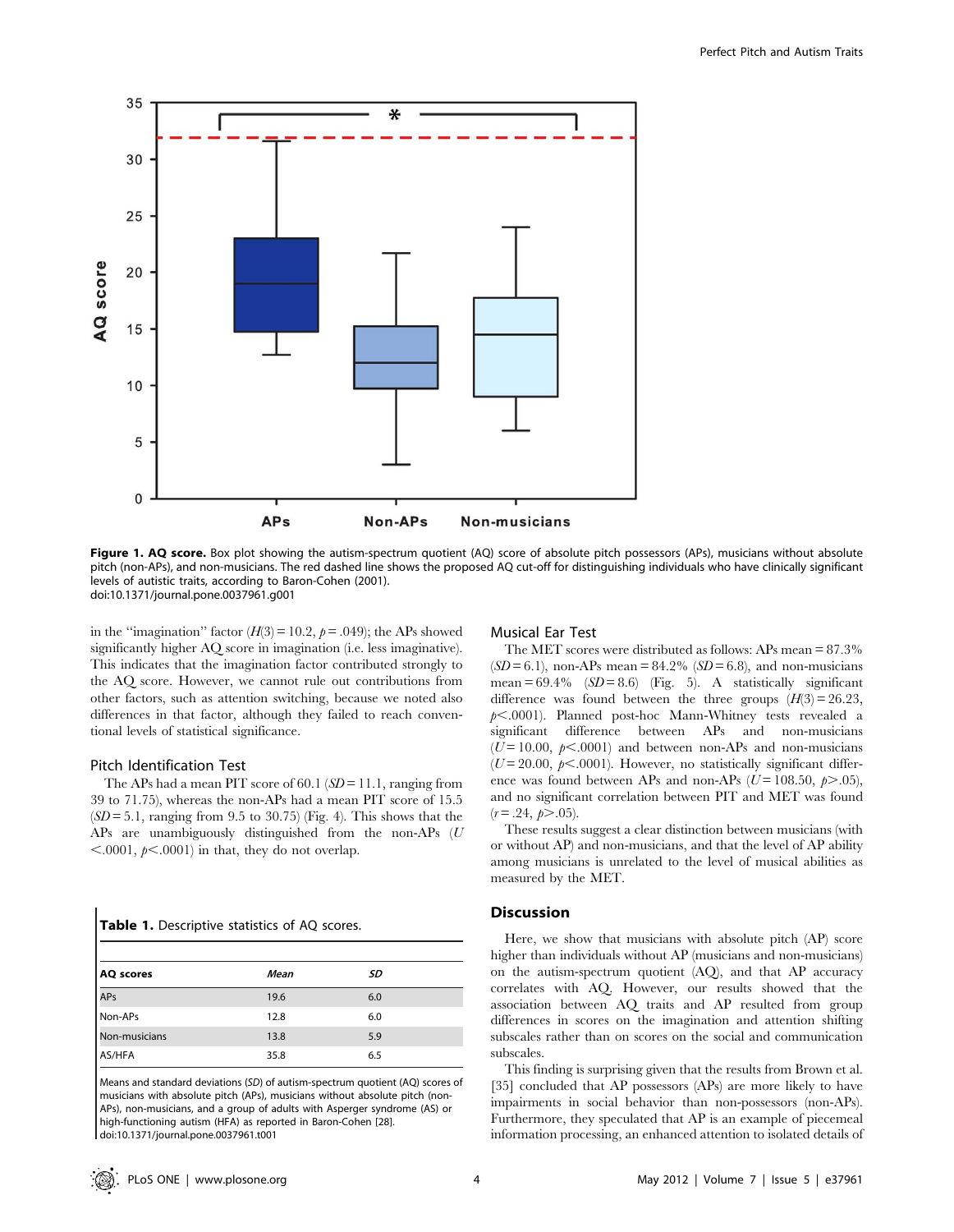

Figure 2. AQ/PIT scores. Scatterplot showing the autism-spectrum quotient (AQ) score as a function of the pitch identification score (PIT). The red line indicates the absolute pitch (AP) cut-off. To the right side of the red line are the musicians with AP (APs) and to the left side are the musicians without AP (non-APs). doi:10.1371/journal.pone.0037961.g002



Figure 3. AQ factors. Bar plot showing the mean autism-spectrum quotient (AQ) factor score of all groups. The error bars indicate the standard error of the mean. doi:10.1371/journal.pone.0037961.g003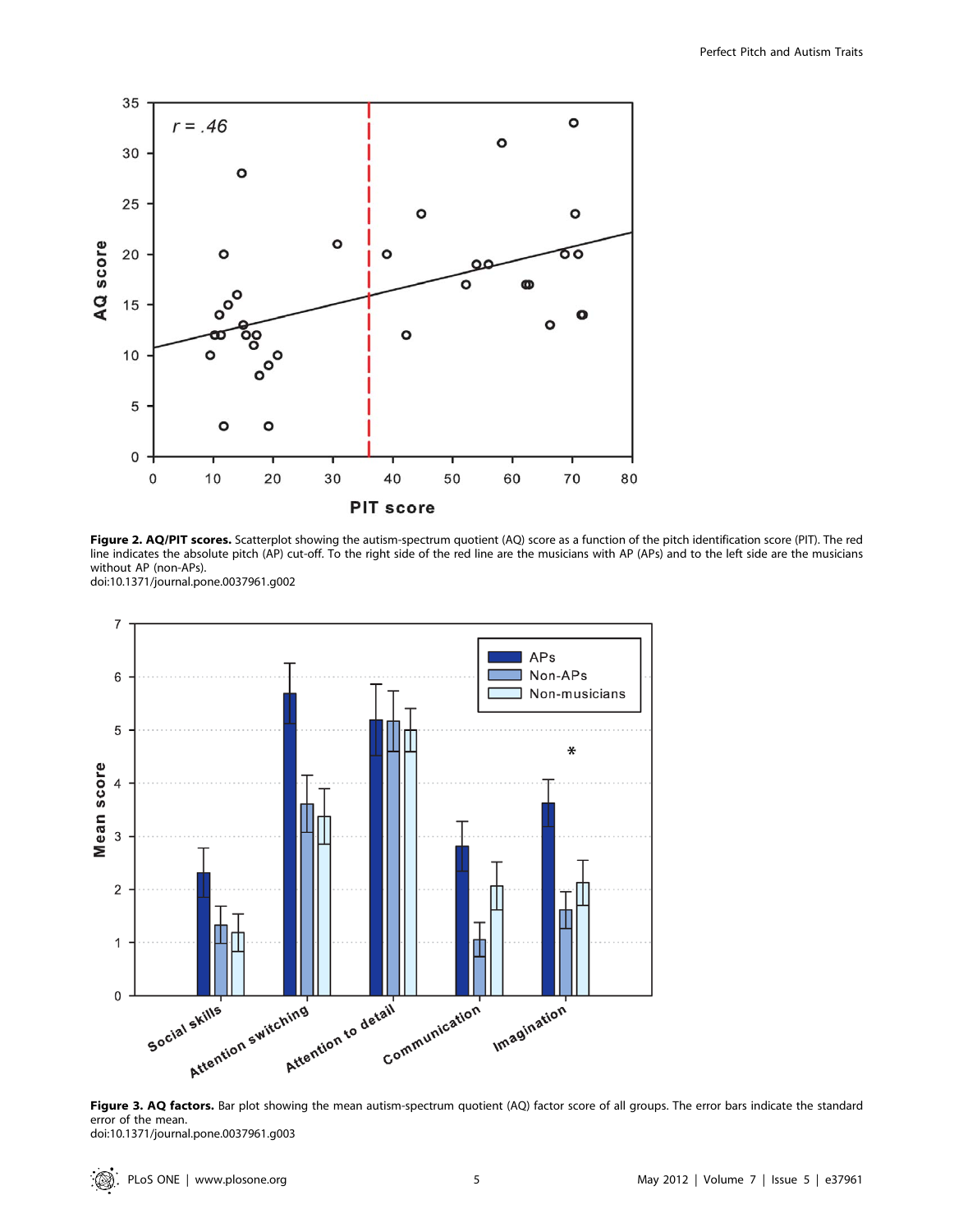| <b>AQ</b> factors          | <b>APs</b><br>Mean (SD) | Non-APs   | <b>Non-musicians</b><br>Mean (SD) | <b>Kruskal-Wallis</b> |           |
|----------------------------|-------------------------|-----------|-----------------------------------|-----------------------|-----------|
|                            |                         | Mean (SD) |                                   | Н                     | р         |
| Social skills              | 2.3(1.9)                | 1.3(1.5)  | 1.2(1.4)                          | 4.1                   | <b>Ns</b> |
| <b>Attention switching</b> | 5.7(2.3)                | 3.6(2.3)  | 3.4(2.1)                          | 9.1                   | (.08)     |
| Attention to detail        | 5.2(2.7)                | 5.2(2.4)  | 5.0(1.6)                          | 0.1                   | <b>Ns</b> |
| <b>Communication</b>       | 2.8(1.9)                | 1.1(1.4)  | 2.1(1.8)                          | 8.1                   | <b>Ns</b> |
| Imagination                | 3.6(1.8)                | 1.6(1.5)  | 2.1(1.8)                          | 10.2                  | .049      |

#### Table 2. Statistical results of AQ factors.

Means and standard deviation (SD) of autism-spectrum quotient (AQ) factor score for musicians with absolute pitch (APs), musicians without absolute pitch (non-APs), and non-musicians with standard deviation (SD) in parentheses. The H value relates to a Kruskal-Wallis test between the three groups. Ns = not statistically significant. doi:10.1371/journal.pone.0037961.t002

a configuration at the expense of attention to the whole. In the earliest study of AP in autism, Heaton, Hermelin & Pring [17] observed a highly significant correlation between pitch memory scores and scores from a cognitive task (block design) that was taken as a marker for a local bias or an analytical cognitive style characteristic of autism. However, later studies have failed to observe this association [18,19], and it does not appear that a local processing style is a necessary precursor for AP in individuals with autism. Consistent with this conclusion are the results from the current study showing that APs and non-APs did not differ in their attention to detail. Hence, our findings do not indicate piecemeal information processing by musicians with AP as suggested by



Figure 4. PIT score. Bar plot showing the mean pitch identification test (PIT) score of the absolute pitch possessors (APs) and the musicians without absolute pitch (non-APs). The error bars indicate the standard error of the mean. The red line indicates the threshold for possessing absolute pitch  $(>36)$ , and the dashed lines indicate the range of scores expected by chance distribution, with a mean expected score by chance of 14.25, and with 95% of expected values lying between scores of 8.5 and 20.75.

doi:10.1371/journal.pone.0037961.g004

Brown et al [35], and may also challenge the importance of analytical style as outlined in the model of AP by Chin [27]. In one study of a musical savant with AP, Mottron et al. [41] noted features commonly observed in individuals with executive function deficits and suggested that absolute pitch may result from executive function difficulties, most notably a lack of cognitive flexibility, in a person with a marked interest for auditory stimuli. Whilst our comparison of AP and non-AP groups did not reveal a significant difference on the attention-switching factor, scores were markedly higher for the AP group, and that trend may add support to the suggestion that reduced cognitive flexibility is implicated in AP.

It is important to emphasize that even though our AP possessors achieved reliably higher AQ scores than our non-possessors, they did not, with one exception, have scores above 32 which is the cutoff for the DSM-IV-TR criteria for high functioning autism as suggested by Baron-Cohen et al. [28]. The only person in our study who exceeded that score was an AP possessor who obtained a score of 33 but did not evidence any social or communication disability and had never been given a diagnosis of autism or related disorder. Thus, our findings, whilst showing that AP possessors exhibit more traits associated with the broad autism phenotype than non-possessors and non-musicians, do not support the notion of increased social and communication disability in musicians with AP.

Interestingly, the musicians without AP had a lower mean AQ than the non-musicians (albeit not statistically significant). The results showing that the mean scores for the communication factor were twice as high for the non-musicians as for the musicians without AP are particularly striking. Whilst the sample size may not be large enough to allow for a statistically significant difference across groups, the result does suggest that musicians without AP show minimal AQ traits. However, musicians constantly communicate with sound to create their musical artwork, and communication within musical ensembles and with audiences is an essential element of playing music [42–44]. This may explain why musicians without AP display even fewer communication impairments than non-musicians as measured by the AQ.

An interesting finding, possibly related to communicative abilities in musicians, was the observed difference between groups on the imagination subscale of the AQ. This factor clearly contributed notably to the difference in total AQ scores across the three groups. However, this finding should not be interpreted as evidence that the APs have high deficits in imagination. When comparing the mean imagination score of our groups of APs, non-APs, and non-musicians (see Table 2) with the controls and student controls in Baron-Cohen's AQ study [28] (Controls:  $M = 2.3$ ,  $SD = 1.7$ ; Students:  $M = 2.5$ ,  $SD = 1.9$ ), it becomes clear that the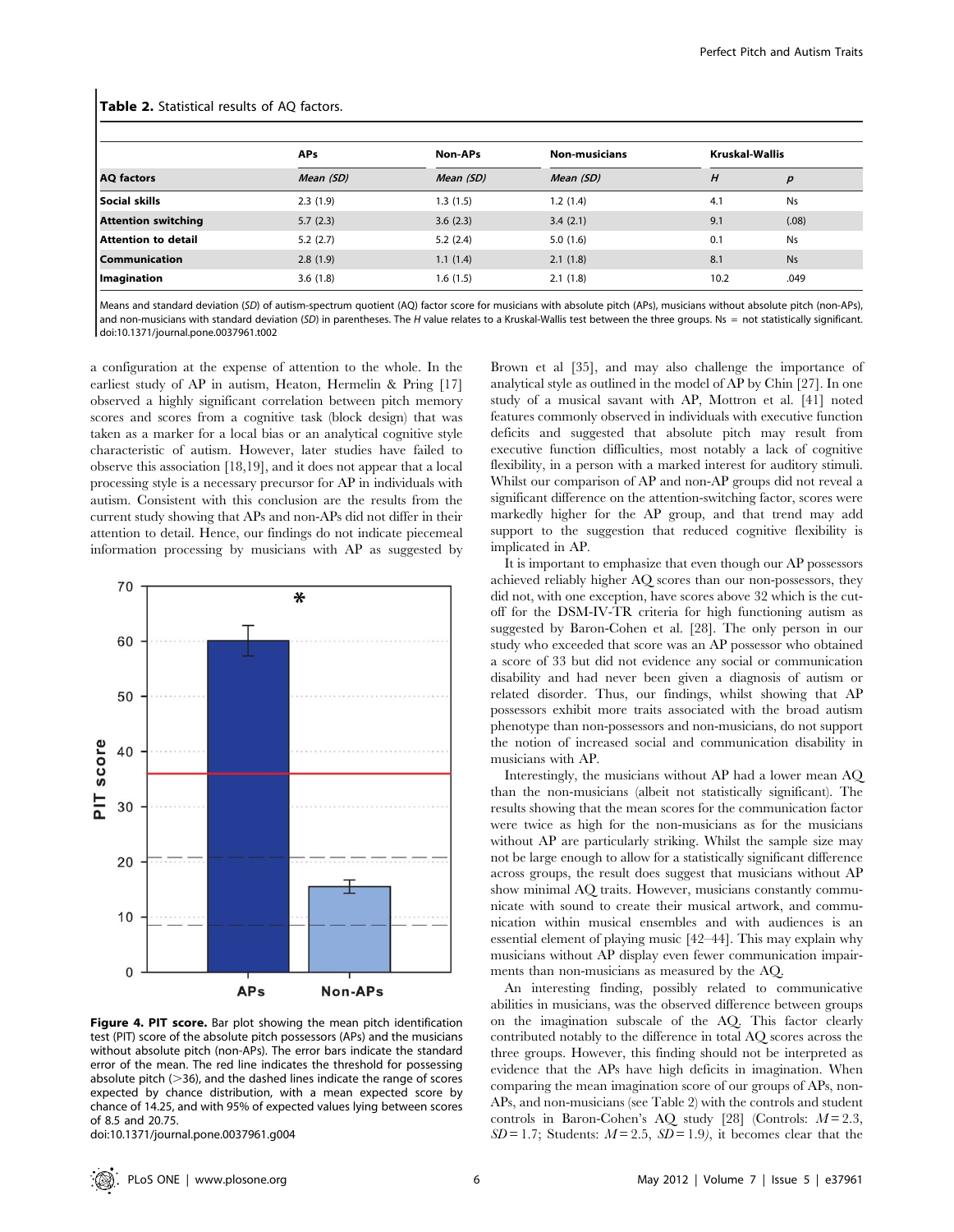

Figure 5. MET score. Bar plot showing the mean total musical ear test (MET) score of absolute pitch possessors (APs), musicians without absolute pitch (non-APs), and non-musicians. The error bars indicate the standard error of the mean. doi:10.1371/journal.pone.0037961.g005

score of the non-AP musicians in our study was extraordinarily low. This could be explained by the fact that musicians in general use their imagination in order to express a certain musical style with creativity and empathy, especially in music that involves improvisation. However, when we compare the imagination score of the APs in our study with Baron-Cohen's group of adults with Asperger syndrome or high-functioning autism  $(M = 6.4, SD = 2.1)$ , we see that the two groups differ markedly. Hence, we propose that while musicians with AP may be less imaginative than musicians without AP and non-musicians, they do not show clinically significant imagination deficits.

One limitation in the study of musicians with and without AP by Brown et al. [35] was that they did not include a group of nonmusicians in their study. Our inclusion of a non-musician group enabled us to draw comparisons between musician and nonmusician groups. Further, our use of the AQ enabled us to provide a more detailed account of the traits associated with AP.

In conclusion, our findings show that AP ability is not associated with deficits in social and communication abilities in typical populations and this challenges previous work making such links. Future research might focus on further exploring our key finding showing differences in imagination in APs and non-APs. Whilst

#### References

- 1. Takeuchi AH, Hulse SH (1993) Absolute pitch. Psychol Bull 113: 345–361.
- 2. Ward WD (1999) Absolute Pitch. In: Deutsch D, ed. The Psychology of Music. San Diego: Academic. pp 265–298.
- 3. Profita J, Bidder TG (1988) Perfect pitch. Am J Med Genet 29: 763–771.
- 4. Bachem A (1955) Absolute Pitch. J Acoust Soc Am 27: 1180–1185.
- 5. Deutsch D, Henthorn T, Marvin E, Xu H (2006) Absolute pitch among American and Chinese conservatory students: prevalence differences, and evidence for a speech-related critical period. J Acoust Soc Am 119: 719–722.
- 6. Gregersen PK, Kowalsky E, Kohn N, Marvin EW (1999) Absolute pitch: prevalence, ethnic variation, and estimation of the genetic component. Am J Hum Genet 65: 911–913.
- 7. Levitin DJ (2004) Absolute pitch: Self-reference and memory. Annee Psychologique 104: 103–120.
- 8. Sergeant D (1969) Experimental Investigation of Absolute Pitch. Journal of Research in Music Education 17: 135–143.

the group difference in attention switching failed to reach statistical significance in our study, scores from this subscale contributed substantially to the observed difference in total AQ scores and it would be interesting to explore cognitive flexibility and its relationship with imagination in a larger group of individuals with AP. Results obtained by Mottron et al., suggested that reduced cognitive flexibility may be implicated in AP in autism, and extending this work to the non-autistic population may provide important new insights into absolute pitch ability.

#### Acknowledgments

We wish to thank all the musicians with and without absolute pitch and the non-musicians for participating in this study. We also wish to thank Line Gebauer for her help with the data acquisition from the non-musicians and Donald F. Smith for final language revision.

#### Author Contributions

Conceived and designed the experiments: AD PV. Performed the experiments: AD. Analyzed the data: AD EAGV PH. Contributed reagents/materials/analysis tools: AD EAGV. Wrote the paper: AD EAGV PH PV.

- 9. Miyazaki K, Ogawa Y (2006) Learning absolute pitch by children: A crosssectional study. Music Percept 24: 63–78.
- Miyazaki K (2004) How well do we understand absolute pitch? Acoust Sci Technol 25: 426–432.
- 11. Baharloo S, Service SK, Risch N, Gitschier J, Freimer NB (2000) Familial aggregation of absolute pitch. Am J Hum Genet 67: 755–758.
- 12. Brown WA, Sachs H, Cammuso K, Folstein SE (2002) Early music training and absolute pitch. Music Percept 19: 595–597.
- 13. Hamilton R, Pascual-Leone A, Rodriguez D, Schlaug G (2000) Increased prevalence of absolute pitch in blind musicians. Society for Neuroscience Abstracts 26.
- 14. Hamilton RH, Pascual-Leone A, Schlaug G (2004) Absolute pitch in blind musicians. Neuroreport 15: 803–806.